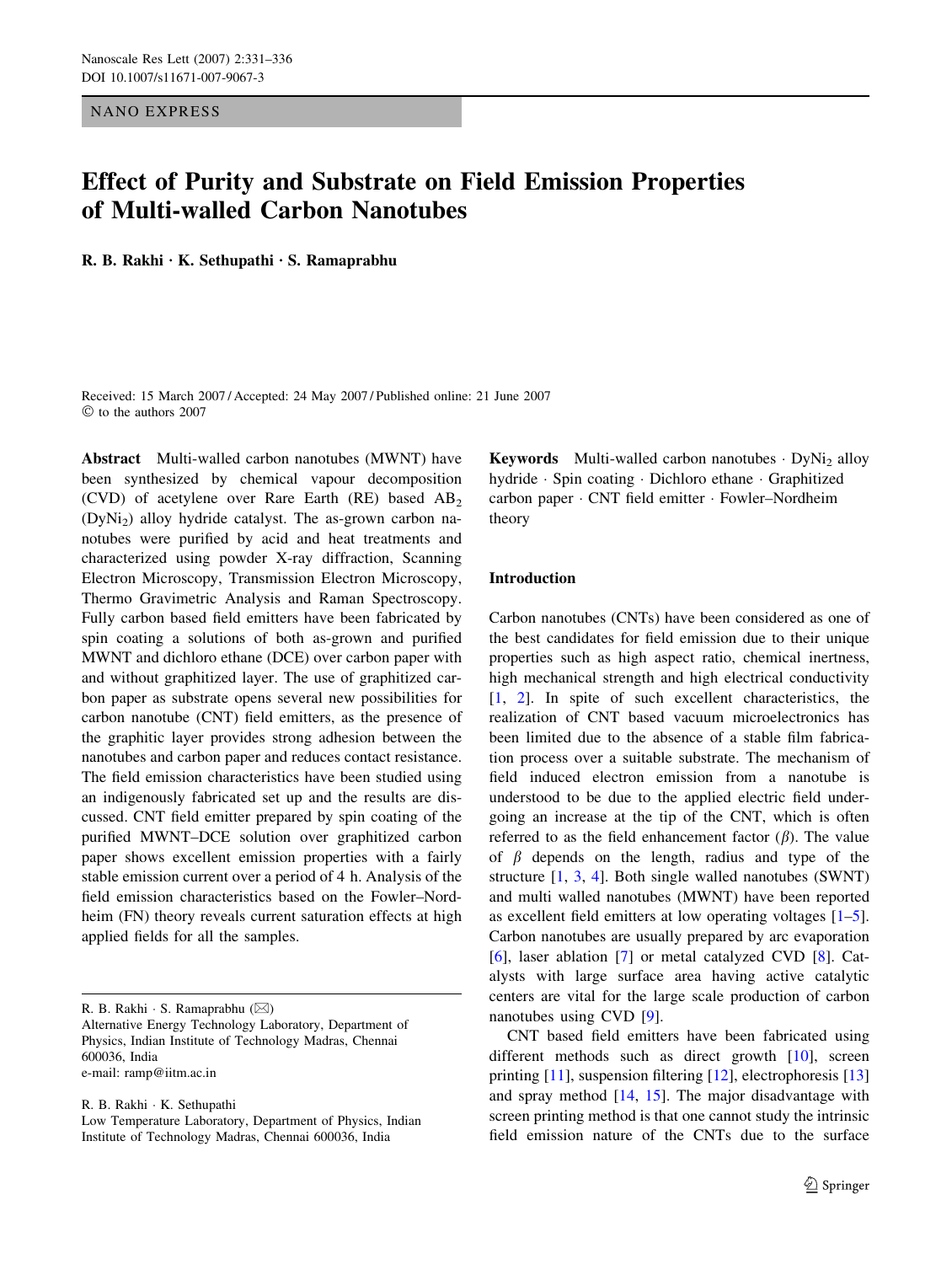modification of nanotubes. Moreover, there will be substantial degradation of emission tips, which cannot be avoided [[11\]](#page-5-0). In all other methods weak adhesion of CNTs to the substrate is a serious draw back, which often leads to catastrophic vacuum breakdown or arcing during device operation [[16,](#page-5-0) [17](#page-5-0)]. In addition, the electronic resistance between the CNTs and the substrate results in joule heating of the interface. This damages the electrical contact between the emitters and the substrate, there by increasing the voltage required for emission over extended periods [\[17](#page-5-0), [18](#page-5-0)].

In order to overcome such undesirable effects, we have fabricated a fully carbon based field emitter by spin coating a solution of MWNT over graphitized carbon paper. In this paper we report the fabrication of both asgrown and purified MWNT based field emitters by spin coating method over carbon paper with and without a graphitized layer. The purpose of this paper is to find out how the field emission properties are influenced by the purity of the MWNT and by the presence of the graphitic layer between the MWNT and the substrate (carbon paper). The field emission properties have been studied and the results have been discussed. The results show that this method opens several new possibilities for field emission devices.

#### Experimental

MWNT were synthesized by the decomposition of acetylene over RE based  $AB_2$  (DyNi<sub>2</sub>) alloy hydride powders using a fixed- bed catalytic reactor as discussed in previous work [\[19](#page-5-0)]. The as-prepared MWNT were purified by air oxidation followed by acid treatment [\[19](#page-5-0), [20](#page-5-0)]. The samples were heated in air at 400  $^{\circ}$ C for 3 h to remove the amorphous carbon, lead to expose the catalytic metal surface. The catalytic impurities were then removed by refluxing with concentrated  $HNO<sub>3</sub>$  for 24 h, followed by washing with de-ionized water and then the sample was dried in air for 30 min at 100  $^{\circ}$ C. The crystallinity and purity of the samples were verified by XRD (Cu-K<sub>a</sub> radiation) and thermo gravimetric measurements (20  $^{\circ}$ C/min). The samples were characterized using Raman spectroscopy, SEM and TEM.

The graphitized carbon paper is a double layer structured gas diffusion layer porous carbon paper which consists of a macroporous layer of carbon fiber paper (SGL, Germany) and a microporous layer of carbon black powder and a hydrophobic agent. The carbon black powder enhances an intimate electronic contact between the CNTs and the macroporous carbon paper. The graphitized carbon paper was prepared by deposition of a mixture of carbon black and poly-tetrafluoroethylene

powders onto carbon paper in combination with a subsequent rolling process.

For the fabrication of field emission arrays of randomly oriented as-grown MWNT over carbon paper, as-grown MWNT were first dispersed in 1, 2 dichloroethane (DCE). DCE helps the dispersion of MWNT without surface modification, besides being volatile [[14](#page-5-0), [15\]](#page-5-0). The dispersion process involved the ultrasonication of 50 mg of MWNT in 10 ml of DCE for 1 h, followed by centrifugation at a speed of 5,000 rpm for 30 min to precipitate the undissolved MWNT. After decanting the supernatants, the as-grown MWNT-DCE solution was spin coated on the graphitized carbon paper at a speed of 3,200 rpm at room temperature to obtain a uniform distribution of randomly oriented MWNT on the graphitized carbon paper (Sample A). Sample B was prepared by spin coating of the as-grown MWNT-DCE solution over the carbon paper without the graphitized layer. Using the same method, purified MWNT were also spin coated over the graphitized carbon paper, to obtain field emission arrays of randomly oriented purified MWNT (Sample C). Sample D was prepared by spin coating of the purified MWNT-DCE solution over the carbon paper with out the graphitized layer.

The field emission characteristics were studied using an indigenously fabricated set-up (Fig. 1). It consists of a cylindrical gold coated copper anode of 1 cm diameter and a stainless steel (SS) cathode. The carbon films were kept placed over the cathode and electrical contacts were made using silver paste. A dielectric spacer with a hole of 1 mm diameter was kept over the film. The whole arrangement was kept inside a vacuum chamber and all measurements were carried out at a base pressure of  $2 \times 10^{-6}$  torr. The



Fig. 1 Schematic diagram of the field emission set up housed inside the vacuum chamber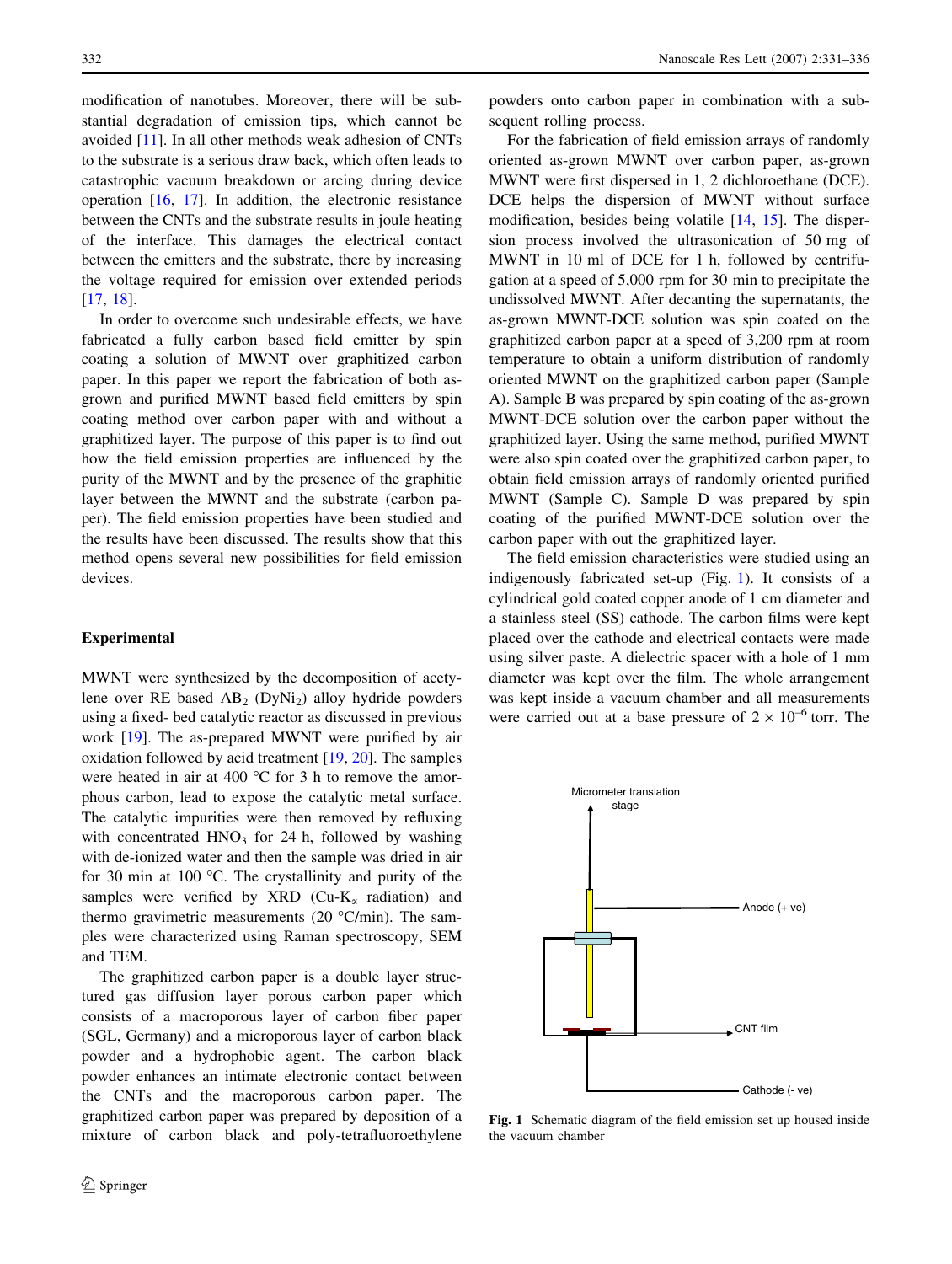distance between the emitting surface and the anode could be adjusted using a micrometer controlled translational stage and in the case of samples A and B the distance was held at 400  $\mu$ m and for samples B and D, the separation was 500 µm. A DC power source was used for sourcing the voltage up to 2,000 V and current was measured with nA sensitivity.

## Results and Discussion

The powder X-ray diffraction (XRD) patterns were obtained using an X'pert PRO, PANalytical diffractometer with nickel-filtered Cu Ka radiation under ambient air and scanning in the  $2\theta$  range of 10–90°, in steps of  $0.05^{\circ}$ . X-ray diffraction pattern of DyNi<sub>2</sub> alloy shows the formation of single phase with a C 15 type cubic structure. XRD pattern of as-prepared CNTs using  $DyNi<sub>2</sub>$ alloy hydride catalyst shows the presence of the catalytic impurities, while the removal of these impurities can be verified from the XRD pattern of for purified CNTs. These results have been explained in detail in our previous work [\[21](#page-5-0)].

FT-Raman Spectroscopy studies were carried out on asgrown and purified MWNT, using WiTec GmbH confocal Raman microscope using argon ion laser having an excitation wavelength of 514.5 nm. Fig. 2a shows the Raman spectra of as-grown MWNT and Fig. 2b represents that of purified MWNT. Even though, similar peaks are observed in both the spectra, the spectral peaks are sharper in the case of purified MWNT. Its spectrum consists of two peaks at 1,595.16 cm<sup>-1</sup> and 1,345.2 cm<sup>-1</sup>, which are designated as the tangential modes of CNTs. The peak at 1,595.16 cm– <sup>1</sup> is due to the Raman-active  $E_{2g}$  mode analogous to that of graphite, while that at  $1345.2 \text{ cm}^{-1}$  corresponds to that of disordered carbon.

Figure [3a](#page-3-0) and b show respectively the SEM images (SEM; JEOL JSM 840 A) of as-grown and purified CNTs obtained by the catalytic decomposition of acetylene over hydrogen storage RE based AB2 alloy hydride catalyst. From the SEM image, it is evident that the packing density of carbon nanotubes is very high. As the bottom layer of the deposits inside the quartz tube were left out, not many of the catalytic particles were seen in the SEM image, unlike those reported by Gao et al. [\[22](#page-5-0)]. TEM images (Philips Electron Microscope, acceleration voltage 120 KV) of as-grown and purified MWNT are shown in Fig. [3](#page-3-0)c and d, respectively. The TEM micrograph shows that the nanotubes have an outer diameter of about 30 nm and an inner diameter of about 10 nm.

The as-grown and purified samples were analyzed for their total carbon content by thermogravimetry in air (20 °C min<sup>-1</sup>) employing a Perkin-Elmer TGA 7 ana-



Fig. 2 (a) Raman spectrum of as-grown MWNT, (b) Raman spectrum of purified MWNT

lyzer. A slight weight loss is observed below 500 °C for the purified sample which is due to the burning of amorphous carbon. Weight loss between 500°C and 700°C is assigned to the burning of MWNT. Final residual weight of 1.5% was obtained for the purified MWNT. The purity of the purified sample is about 95% whereas the TG curve for the as-grown MWNT indicates a purity of only 21%. The yield of MWNT is defined as the ratio of weight loss between 500  $^{\circ}$ C and 700  $^{\circ}$ C to the weight that remain at  $850$  °C. This is a measure of the ratio of the weight gain by MWNT to the weight of the catalytic powder. From the TG curves the yield of MWNT is estimated to be about 40% [[21\]](#page-5-0).

Figure [4a](#page-4-0) shows the field emission current density as a function of applied field for samples A, B, C and D. The corresponding Fowler–Nordheim (FN) plots are shown in Fig. [4](#page-4-0)b. Field emission by the samples have been analyzed using the Fowler–Nordheim theory, according to which emission current density (J) of a metal tip is expressed as a function of the local electric field  $(E<sub>local</sub>)$  and the work function  $(\Phi)$  of the emitter tip. i.e.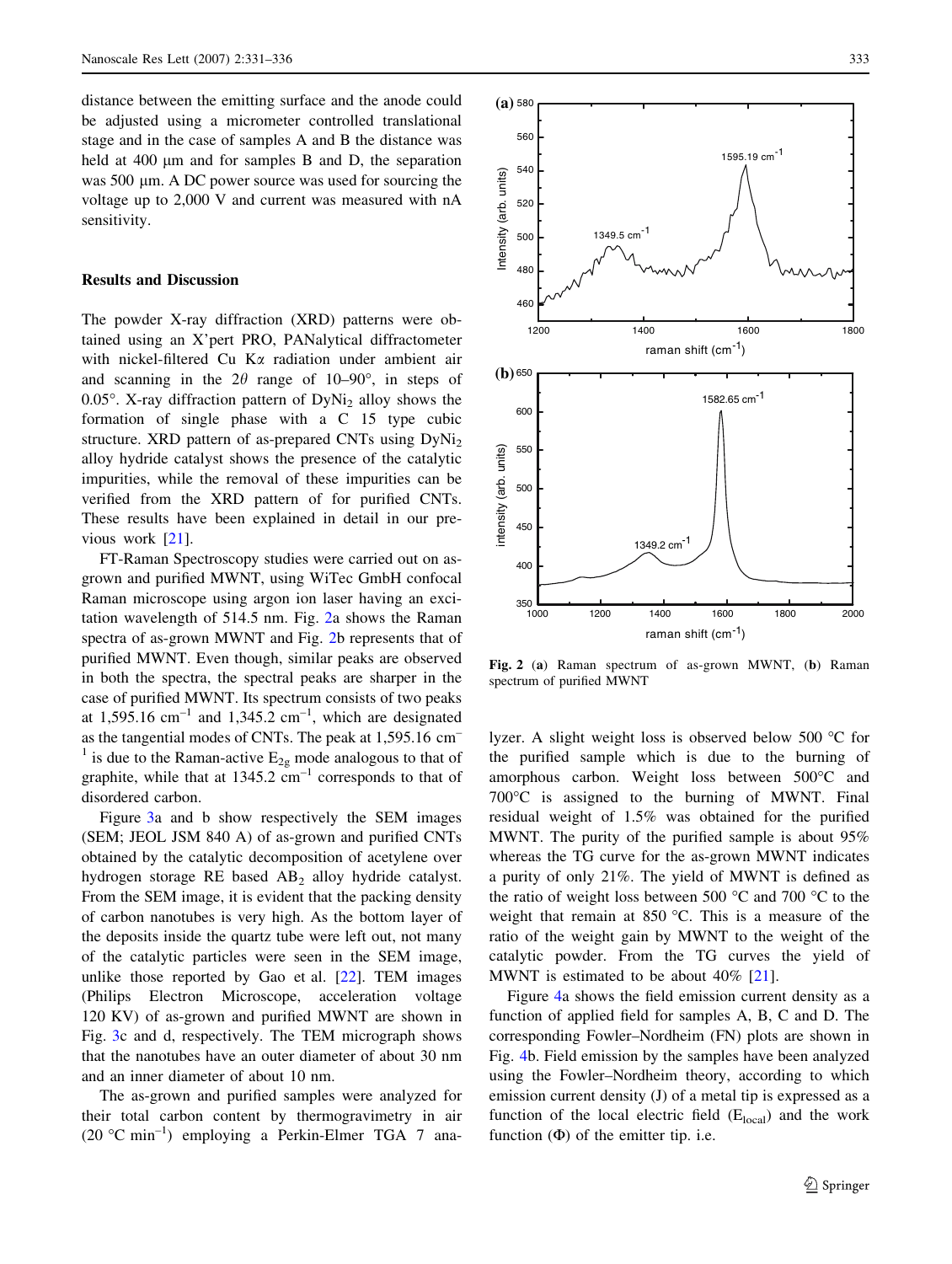<span id="page-3-0"></span>Fig. 3 (a) SEM image of the as-grown MWNT, (b) SEM image of the purified MWNT, (c) TEM image of the as-grown MWNT, (d) TEM image of the purified MWNT



$$
J \propto \left(E_\text{\tiny local}^2\middle/\!\Phi\right)exp\left(-B\Phi^\frac{3}{2}\middle/E_\text{\tiny local}\right)
$$

where B =  $6.83 \times 10^9$  V eV<sup>-3/2</sup> m<sup>-1</sup>. In the present case, for all the samples, emission occurs from multiple emitters and hence the measured current is an average of currents due to individual emitters. The exact analysis of field emission characteristics of the samples is a tedious task, as the work function of the individual emitters may be different. Also the local field on each emitter tip may vary. The local field  $E<sub>local</sub>$  is related to the macroscopic applied field E by a dimensionless geometrical enhancement factor  $(\beta)$  as

$$
E_{local} = \beta E
$$

The value of  $\beta$  has been determined from the slope of the FN plot using the relation

$$
\beta = \frac{\text{B}\Phi^{\frac{3}{2}}d}{slope}
$$

where  $d$  is the distance of the anode from the emitting surface. The work function of the nanotube is assumed to be 5.0 eV (that of graphite) for comparison of the samples. The turn-on field, i.e. the applied field at which emission current density becomes 10  $\mu A/cm^2$ , the threshold field at an emission current density of  $0.2 \text{ mA/cm}^2$  and the field enhancement factor  $\beta$ , for the samples are listed in Table [1.](#page-4-0) Sample C shows superior emission properties compared to samples A, B and D and this can be attributed to both the purity of the MWNT and the presence of the graphitized layer between the nanotubes and carbon paper in Sample C. The absence of the graphitized layer between the MWNT and carbon paper in samples B and D adversely affects their performance. Moreover, for samples A and B, the presence of catalytic impurities leads to weak adhesion of CNTs to the substrate, which results in their poor performance.

It is clearly seen from Fig. [4](#page-4-0)b that for all the four samples, the FN plot has two distinct slopes. The slope in the high field region is much lower than that in the low field regime. This current saturation behavior at high field regime may be attributed to a number of mechanisms [[1,](#page-4-0) [12](#page-5-0), [23,](#page-5-0) [24\]](#page-5-0). Among them are vacuum space charge effect, changes in local density of states at the emitter's tip, solid state transport, interaction among adjacent tubes and adsorption/desorption of gaseous species even under high vacuum conditions due to emission assisted surface reaction processes [[25–27\]](#page-5-0).

The current stability of the samples was monitored continuously for a period of 4 h at a current density of  $0.2 \text{ mA/cm}^{-2}$ . The emission current remained fairly constant for samples A and C. The fluctuation in emission current for sample A was within 4% and that of sample C was within 1%. This indicates that there is an improvement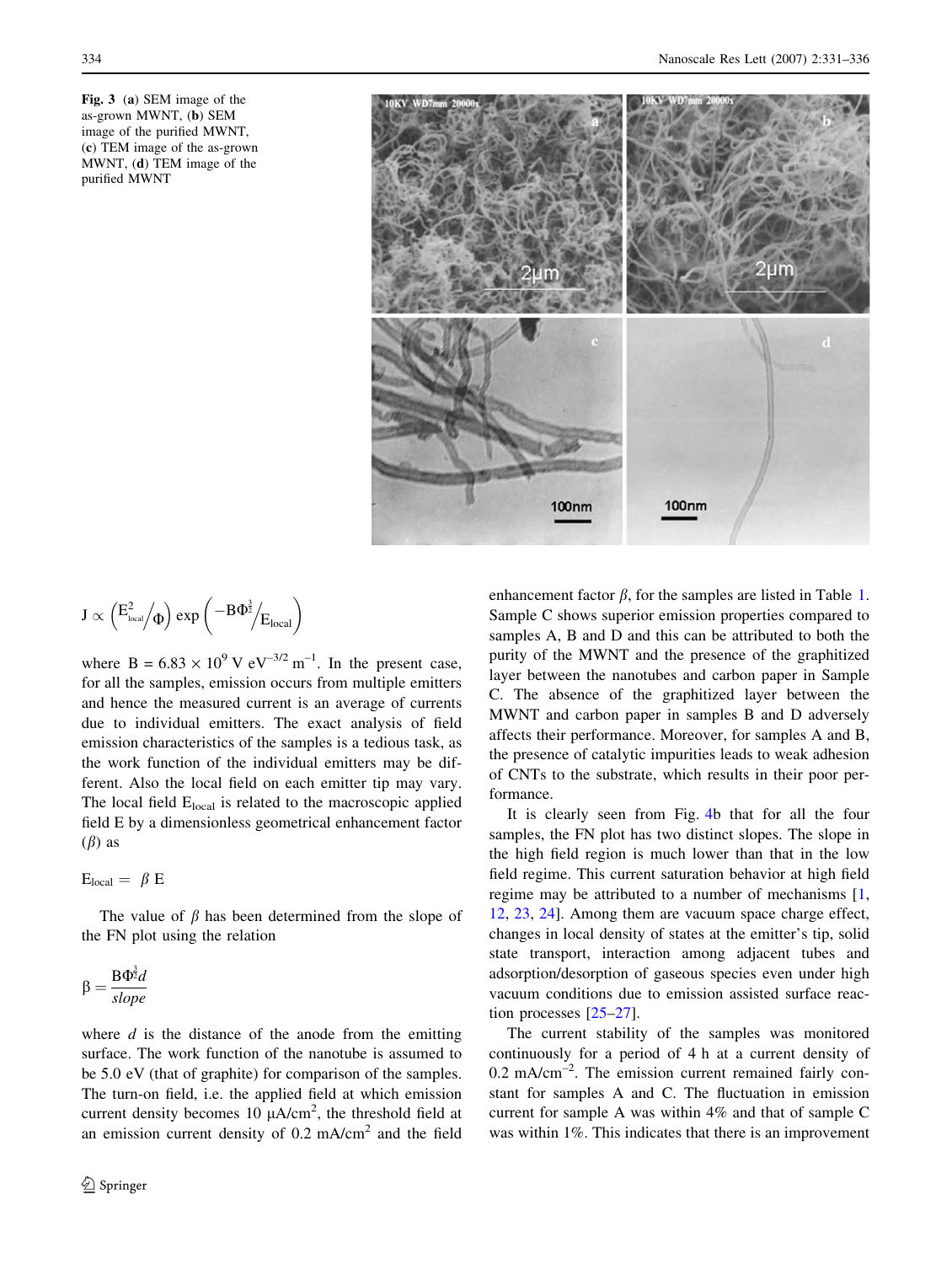<span id="page-4-0"></span>

Fig. 4 (a) Field emission characteristics of as-grown MWNT spin coated over carbon paper with and without graphitic layer (sample A and sample B) and that of purified MWNT spin coated over carbon paper with and without graphitic layer (sample C and sample D), (b) Fowler–Nordheim plots of as-grown MWNT spin coated over carbon paper with and without graphitic layer (sample A and sample B) and that of purified MWNT spin coated over carbon paper with and without graphitic layer (sample C and sample D)

in the field emission characteristics upon purification of MWNT. In the case of the other two samples (B and D), fluctuations were very high. Visual inspection of the samples after the current stability studies revealed that the morphology of the samples A and C remain intact and that of samples B and D got damaged. Also, the emission

Table 1 Comparative field emission characteristics of sample A, sample B, sample C and sample D coated over carbon paper

| Sample         | $\beta_{\rm L}$ | $\beta_{\rm H}$ | Turn-on<br>$(10 \mu A/cm2)$<br>$field(V/\mu m)$ | Threshold field<br>at $0.2 \text{ mA/cm}^2$<br>$(V/\mu m)$ |
|----------------|-----------------|-----------------|-------------------------------------------------|------------------------------------------------------------|
| $\overline{A}$ | 548             | 3,995           | 3.51                                            | 4.38                                                       |
| B              | 322             | 6,066           | 4.01                                            | 4.94                                                       |
| C              | 1,389           | 15,881          | 2.3                                             | 2.85                                                       |
| D              | 1,199           | 12,266          | 2.59                                            | 3.15                                                       |

characteristics of samples A and C were exactly reproducible after the current stability studies, which reveal that the average number of active emission sites of the samples remains fairly constant throughout the study. The weak adhesion of CNTs to the substrate due to the absence of the graphitized layer is responsible for the damage of samples B and D. However, in order to bring out the exact dynamics behind the emission process further studies are required.

### Conclusions

MWNT with a purity of 95% have been prepared by the pyrolysis of acetylene over DyNi2 alloy hydride catalyst by CVD technique. Fully carbon based field emitters have been fabricated by spin coating a solution of MWNT and dichloroethane (DCE) over carbon paper with and without graphitic layer. The field emission properties of CNT film prepared by spin coating of the purified MWNT–DCE solution over graphitized carbon paper are superior compared to the other samples, due to the purity of the carbon nanotubes and the presence of the graphitic layer which provides better adhesion between the CNTs and the substrate. It shows excellent field emission properties with a fairly stable emission current over a period of 4 h. All the samples show current saturation effects. The use of graphitized carbon paper as substrate opens several new possibilities for CNT field emitters, with reduced contact resistance.

Acknowledgement The authors are grateful to IITM and DRDO for financial assistance. One of the authors, R.B Rakhi wishes to thank Council of Scientific and Industrial Research (CSIR) India, for the financial assistance provided in the form of a senior research fellowship.

#### References

- 1. J.M. Bonard, J.P. Salvetat, T. Stockli, L. Forro, A. Chaelain, Appl. Phys. A 69, 245 (1999)
- 2. S. Kyung, Y. Lee, C. Kim J. Lee, G. Yeom, Carbon 44, 1530 (2006)
- 3. Y. Cheng, O. Zhou, C.R. Physique 4, 1021 (2003)